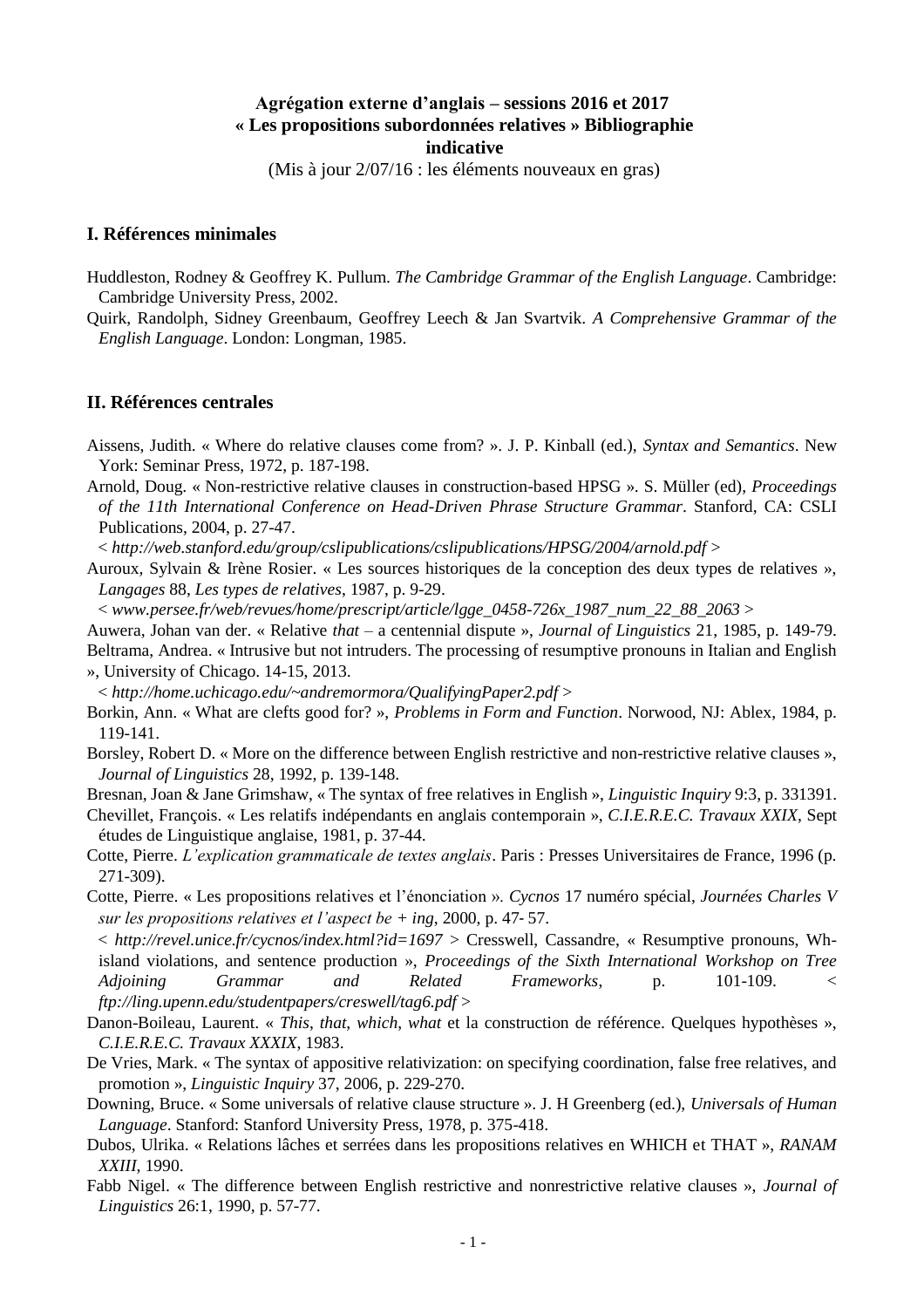- Flintham, Ronald. « Les relatifs WHICH et THAT dans un corpus journalistique », *Cahiers de Charles V*, n° 19, 1995, p. 139-165.
- Flintham, Ronald. « Invariant et variation : les relatifs WHICH et THAT », *Cycnos* 15 numéro spécial, *Actes de l'Atelier de Linguistique, Congrès de la SAES 1997*, 1998.
- Flintham, Ronald. « La construction d'une occurrence individuée de notion nominale compacte en anglais sous la forme <A N (compact) WHICH/THAT> », *Cycnos* 16 n° 2. < *http://revel.unice.fr/cycnos/index.html?id=47* >
- Flintham, Ronald. « Quelques éléments de comparaison diachronique dans l'emploi des relatifs THAT et WHICH en anglais américain et anglais britannique », *Cycnos* 17 numéro spécial, *Journées Charles V sur les propositions relatives et l'aspect be + ing*, 2000, p. 79-90.
- < *http://revel.unice.fr/cycnos/index.html?id=1702* >
- Fox, Barbara A. & Sandra A. Thompson, « A discourse explanation of the grammar of relative clauses in English conversation », *Language*, vol. 66, n° 2, June 1990, p. 297-316.
- < *http://spot.colorado.edu/~bfox/pdfs/Fox%20and%20Thompson%201990.pdf* >
- Fuchs, Catherine. « Les relatives et la construction de l'interprétation », *Languages* 88, *Les Types de Relatives*, 1987, p. 95-127.

< *www.persee.fr/web/revues/home/prescript/article/lgge\_0458-726x\_1987\_num\_22\_88\_2069* >

- Gagnon, Michaël & Ivana Mitrović, « More evidence for the split analysis of relative clauses », *Proceedings of the 2012 annual conference of the Canadian Linguistic Association*, 2012.
- < *http://homes.chass.utoronto.ca/~cla-acl/actes2012/Gagnon\_Mitrovic\_2012.pdf* >
- Geisler, Christer. *Relative Infinitives in English*. Acta Universitatis Upsaliensis. Stockholm: Almquist & Wiksell, 1995.
- Geisler, Christer. « Infinitival relative clauses in spoken discourse », *Language, Variation and Change* 10, 1998, p. 23-41.
- Girard, Geneviève & Naomi Malan. « Postmodification by infinitive clauses. Something about which to have a bit of a discussion », *Anglophonia* 6, 1999, p. 31-42.
- Gresset, Stéphane. « THAT/WHICH marqueurs de relatives », *Cahiers de recherche en grammaire Anglaise* n°2, 1984, p. 201-268.
- Haegeman, Liliane. « Extraction du sujet, réallocation de cas et localité », *Cycnos* 17 numéro spécial, *Journées Charles V sur les propositions relatives et l'aspect be + ing*, 2000, p. 39-45. < *http://revel.unice.fr/cycnos/?id=1694* >
- Haegeman, Liliane & Jacqueline Guéron. *English Grammar: A Generative Perspective*. Oxford: Blackwell, 1999 (p. 185-199).
- Hartvigson, Hans H. « Adverbial relative clauses and one more type ». M. Chestnutt *et al*. (eds), *Essays Presented to Knud Schibsbye on his 75th birthday, 29 November 1979*. Copenhagen: Akademisk Forlag, 1979, p. 235-246.
- Khalifa, Jean‑ Charles. « À propos des relatives appositives. Syntaxe, sémantique, pragmatique », *Anglophonia* 6, 1999, p. 7‑ 29.
- Khalifa, Jean‑ Charles. « Interrogatives indirectes/Exclamatives indirectes/Relatives nominales : un continuum ». *Actes du colloque du 17 mars 2001 sur l'interrogation*, Paris III, 2001.
- Khalifa, Jean‑ Charles. *Syntaxe de l'anglais. Théories et pratique de l'énoncé complexe*. Paris : Ophrys, 2004 (p. 187‑ 221).
- Kleiber, Georges. « Relatives restrictives/relatives appositives : dépassement(s) autorisé(s) », *Languages* 88, *Les Types de Relatives*, 1987, p. 41-63. < *www.persee.fr/web/revues/home/prescript/article/lgge\_0458726x\_1987\_num\_22\_88\_2065* >
- Jacobsson, Bengt. « Non-restrictive relative *that*-clauses revisited », *Studia Neophilologica*, vol. 66, n° 2, 1994, p. 181-195.
- Kjellmer, Göran. « Are relative infinitives modal? », *Studia Neophilologica* 47, vol. 2, 1975, p. 323-332. Kjellmer, Göran. « 'What a night on which to die!'. On symmetry in English relative clauses », *English Studies*  69, 1988, p. 559-568.
- Lanc, Michèle & Jean Albrespit. 2004. « Lieux d'identification dans les relatives à enclave énonciative », in *Cycnos* 21, L'Identification, 2004. < *http://revel.unice.fr/cycnos/?id=3* >
- Loock, Rudy. « 'Are you a good *which* or a bad *which* ?': the relative pronoun as a plain connective ».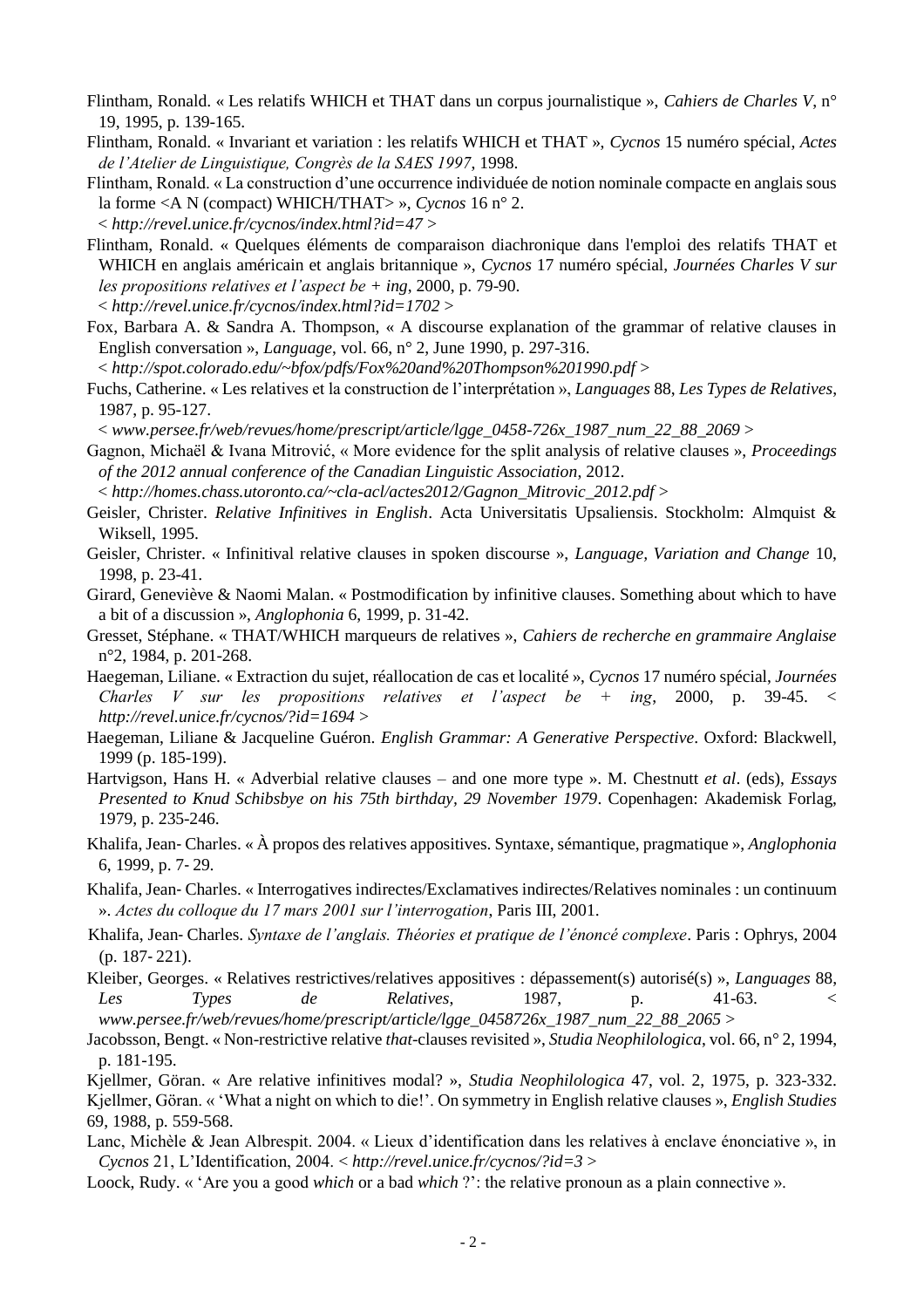A. Celle & R. Huart (eds), *Connectives as Discourse Landmarks*. Amsterdam: John Benjamins, 2007, p. 71- 87.

- Loock, Rudy. « Pour (enfin ?) en finir avec les deux types de relatives. La linguistique face aux limites de la catégorisation », *Cercles* 29, 2013, p. 21-45. < *www.cercles.com/n29/loock.pdf* >
- McCawley, James D. « The Syntax and Semantics of English Relative Clauses », *Lingua* 53, 1981, p. 99149.
- McCawley, James D. *The Syntactic Phenomena of English*. Vol. 2. Chicago: The University of Chicago Press, 1988 (p. 417-463).
- McDavid, Virginia. « Which in relative clauses », *American Speech,* vol. 52, n° 1/2, Spring- Summer 1977, p. 76-83.
- McKee, Cecile & Dana McDaniel, « Resumptive pronouns in English relative clauses », *Language Acquisition*, vol. 9, n° 2, 2001, p. 113-156.
- McKinney-Bock, Katherine, « Deriving split-antecedent relative clauses », *Proceedings of the 36th Annual Penn Linguistics Colloquium*, *University of Pennsylvania Working Papers in Linguistics* Vol. 19, Issue 1, article 14. < *http://repository.upenn.edu/cgi/viewcontent.cgi?article=1260&context=pwpl* >
- Malan, Naomi. *Sémantique, syntaxe et pragmatique de la relative en anglais contemporain*. Lille : Atelier national de Reproduction des Thèses, 1998 (461 p).
- Malan, Naomi. *La proposition relative en anglais contemporain : une approche pragmatique*. Gap / Paris : Ophrys, 1999 (139 p).
- Malan, Naomi. « The relative clause: an antecedent with a will of its own and a pronoun  $\emptyset$  one cannot ignore », *Cycnos* 17 numéro spécial, *Journées Charles V sur les propositions relatives et l'aspect be + ing*, 2000, p. 59-78. < *http://revel.unice.fr/cycnos/index.html?id=1700* >
- Mauroy, Régis. « Quel WH- dans les interrogatives, les relatives et les clivées ? ». A. Celle & S. Gresset (éds), *La subordination en anglais, une approche énonciative*. Toulouse : Presses Universitaires du Mirail, 2003, p. 111-130.
- Mauroy, Régis. « Stabilité et qualification dans les WH dits de parcours », *Corela* 4 hors série, *Le parcours*, 2006. < *http://corela.revues.org/1387* >
- Mélis, Gérard. « Propositions relatives et niveau phrastique », *Anglophonia* 6, 1999, p. 31-42.
- Mélis, Gérard. « Relatives et types de qualification », *Cycnos* 17 numéro spécial, *Journées Charles V sur les propositions relatives et l'aspect be + ing*, 2000, p. 1-20.
- < *http://revel.unice.fr/cycnos/index.html?id=1693* >

**Mignot Elise,** *Élise Mignot***, « Integrated** *relative* **clauses with** *indefinite antecedents***: subcategorization or joint categorization », Études anglaises 2015/3 (Vol. 68), pp. 316-330,** 

- Miller, Jim. « *That*: a relative pronoun? Sociolinguistics and syntactic analysis ». J. M. Anderson & N. Macleod (eds), *Edinburgh Studies in the English Language*. Edinburgh: John Donald Publishers Ltd, 1988, p. 113- 119.
- Pagnoux, Maurice. « Les propositions adjectivales ou relatives », *Grammaire anglaise descriptive et explicative*. Tarbes : Imprimerie de Tarbes, 1976 (p. 215-236)
- Prince, Ellen F. « A comparison of WH- clefts and IT clefts in discourse », *Language* 54:4, 1978.
- Prince, Ellen F. « Syntax and discourse: a look at resumptive pronouns », *Proceedings of the Sixteenth Annual Meeting of the Berkeley Society*, 1990, p. 482-497.
- Rivière, Claude & Nicole Rivière. « L'opposition relatives déterminatives / appositives », *Cycnos* 17 numéro spécial, *Journées Charles V sur les propositions relatives et l'aspect be + ing*, 2000, p. 21-27.
- Sag, Ivan A. « English Relative Clause Constructions », *Journal of Linguistics* 33, p. 431-483. < *http://lingo.stanford.edu/sag/papers/rel-pap.pdf* >
- Souesme, Jean-Claude. *Grammaire anglaise en contexte*. Paris : Ophrys, 1992 (p. 273-282).

## **III. Références périphériques**

Alexiadou, Artemis *et al*. (eds.).*The Syntax of Relative Clauses*. Amsterdam: John Benjamins, 2000.

Auran, Cyril & Rudy Loock. « The prosody of discourse functions: the case of appositive relative clauses in spoken English », *Linguistics and Linguistic Theory* 7.2, 2011, p. 181-201.

Bhat, D. N. S. *Pronouns*. Oxford: Oxford University Press, 2004.